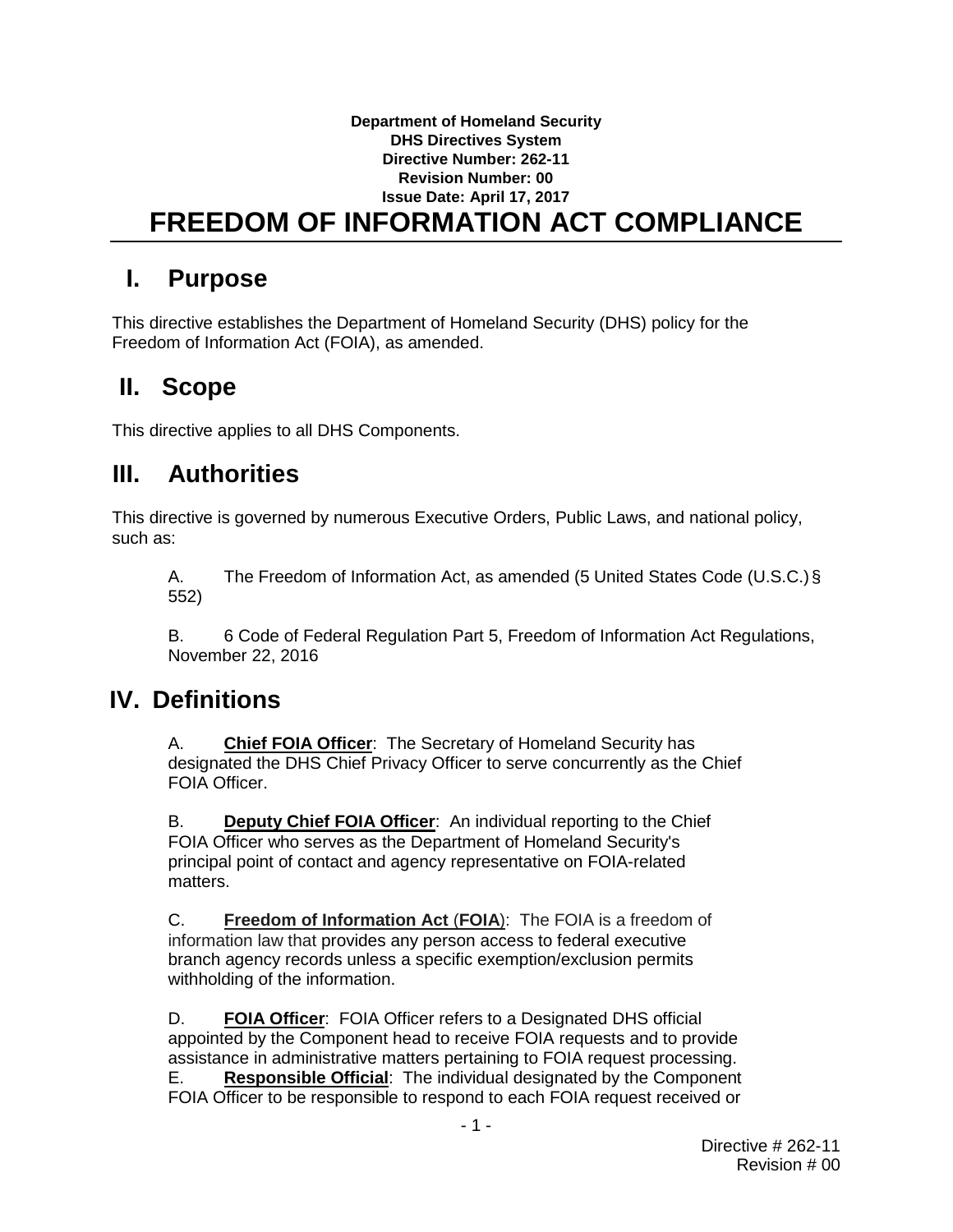assigned.

F. **FOIA Public Liaisons**: The supervisory official designated by the Chief FOIA officer to be responsible for the FOIA Requester Service Centers.

G. **FOIA Requester Service Center**: Facility providing the initial point of contact for requesters with questions about the handling of their requests.

H. **Appeal Authority**: The Assistant General Counsel for General Law or designee.

### **V. Responsibilities**

A. Subject to the authority of the Secretary, the **Chief FOIA Officer** has agency-wide responsibilities for the efficient and appropriate compliance with the FOIA:

1. Monitors implementation of the FOIA throughout DHS and keeps the Secretary, DHS General Counsel, and the Attorney General appropriately informed of the agency's performance in implementing the FOIA;

2. Recommends to the Secretary such adjustments to agency practices, policies, personnel, and funding as may be necessary to improve its implementation of FOIA;

3. Reviews and reports to the Attorney General on the agency's performance in implementing the FOIA;

4. Offers training to agency staff regarding their responsibilities under FOIA;

5. Serves as the primary agency liaison with the Office of Government Information Services and the Office of Information Policy;

6. Designates 1 or more FOIA Public Liaisons;

7. Reviews, at least once, all aspects of the administration of the FOIA by the agency to ensure compliance with the requirements of the FOIA; and

8. Represents the Department on the Chief FOIA Officers Council.

B. The **Deputy Chief FOIA Officer** is responsible for the following tasks relating to their area of responsibility:

1. Acts as the Department of Homeland Security's principal point of contact and agency representative on FOIA-relatedmatters;

2. Coordinates the Department's FOIA implementation and management in collaboration with DHS Components;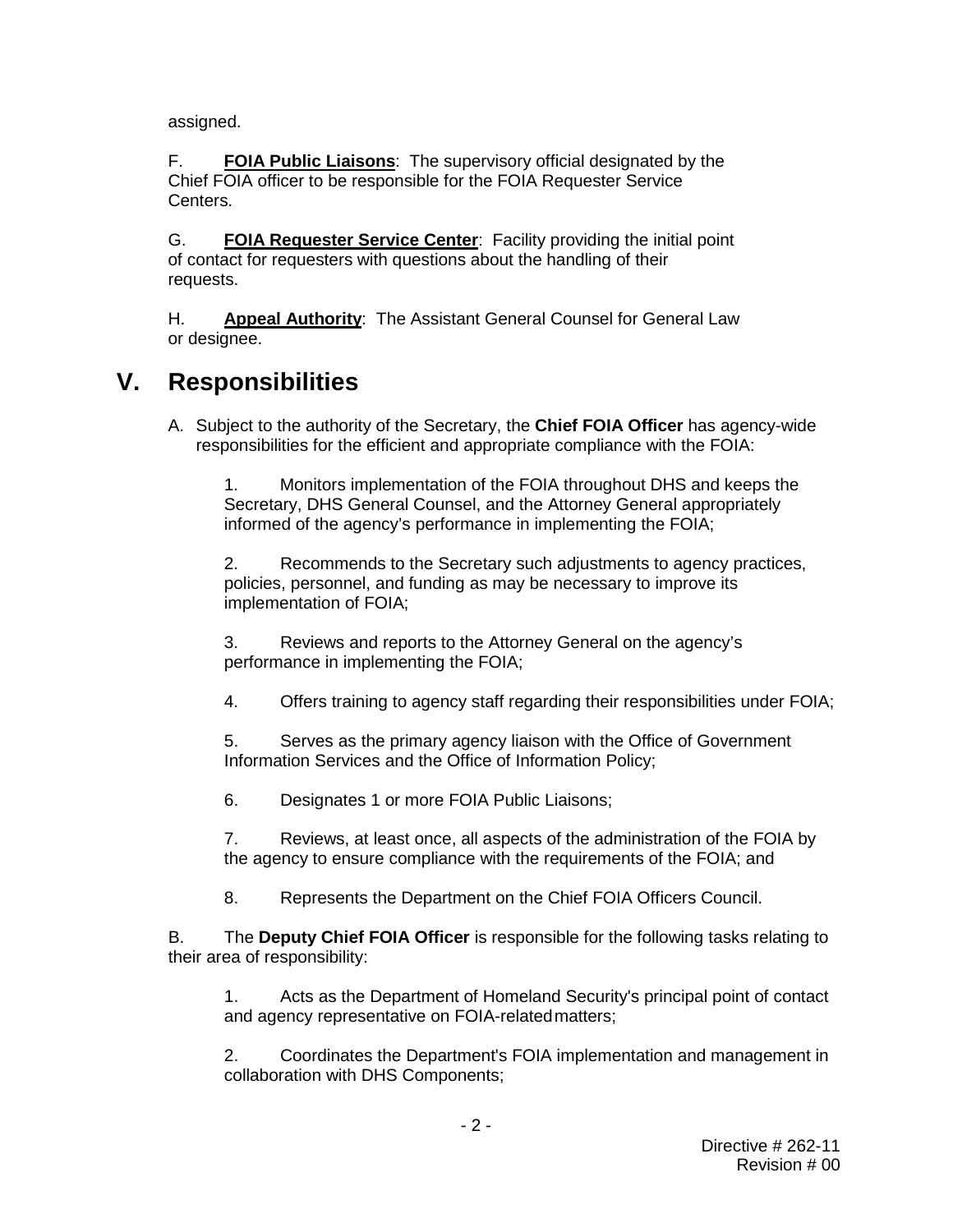3. Provides regulatory and policy guidance, and technical advice and assistance to the Department on FOIA-related matters; and

4. Collects, reviews, consolidates, and submits the data for the Annual FOIA Report and the Chief FOIA Officer Report to the Attorney General on behalf of the Department.

C. **All Under Secretaries and DHS Component Heads** are responsible for the following tasks relating to their area of responsibility unless otherwise addressed through a formal arrangement (e.g., memorandum of agreement) that outlines roles and responsibilities of the respective offices:

1. Establishes a FOIA Requester Service Center responsible for responding efficiently to FOIA requests;

2. Appoints a FOIA Officer and advises the Chief FOIA Officer of the selection and of any subsequent changes in designation of selection;

3. Ensures that Component employees who are responsible in any part for FOIA processing are knowledgeable about the provisions and requirements of the FOIA and ensures that these employees attend FOIA training at least once a year;

4. Ensures that accurate and complete Component data is submitted in a timely manner to the Chief FOIA Officer for the Department of Homeland Security's Annual FOIA Report and Chief FOIA Officer Report to the Attorney General, and for other reporting purposes, as required; and

5. Ensures that Component records that are subject to section (a)(2) of the FOIA, which have been created on or after November 1, 1996, are posted.

### D. The **Under Secretary for Management**:

1. Provides technical management support for the Department's FOIA website on the DHS Internet and technical assistance to the Chief FOIA Officer to ensure compliance with the requirements of the FOIA;

2. Establishes and maintains an index of all major information systems and a description of major information and record locator systems in theDepartment; and

3. Ensures that DHS-wide, cost-effective, state-of-the-art technical solutions for electronic redaction are implemented to achieve economies of scale and integrate with the information technologyinfrastructure.

### E. The **Component FOIA Officers**:

1. Serve as the DHS Chief FOIA Officer's main point of contact to implement FOIA requirements;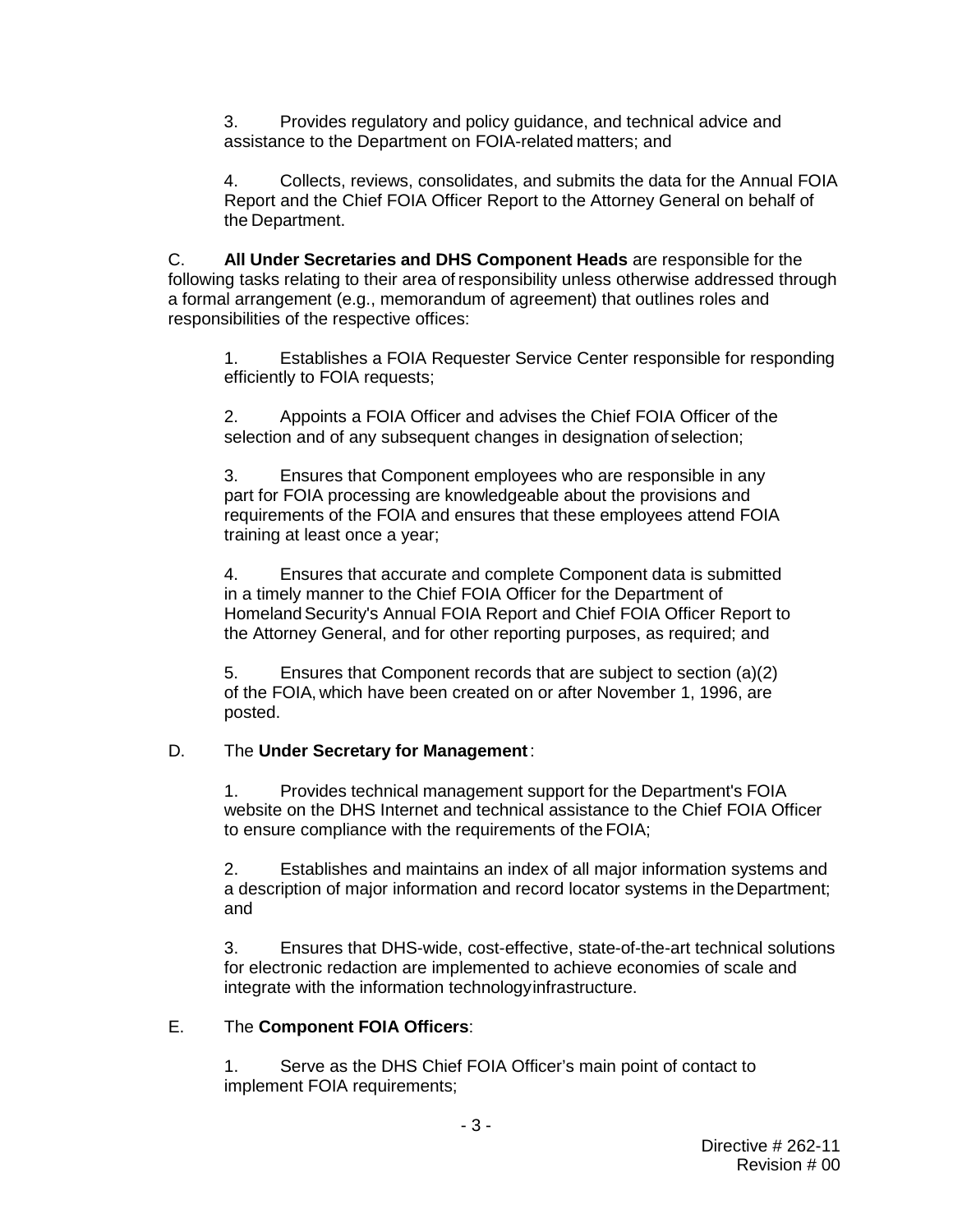2. Monitor Component's compliance with FOIA, DHS FOIA regulations, and DHS FOIA policy;

3. Notify the DHS Chief FOIA Officer of FOIA issues or non-compliance and implement corrective, remedial, and preventative actions when necessary;

4. Assist in drafting and reviewing the Annual FOIA Report and Chief FOIA Officer Report to the Attorney General, and any other monthly or ad hoc reports required;

5. Designate a responsible official to respond to each FOIA request received or assigned;

6. Ensure consistency and completeness of a Departmental response when assigned responsibility for coordination; and

7. Determine, with appropriate program officials, which records in response to FOIA requests have become or are likely to become the subject of repeated requests for the same records and ensure that these records are placed in the electronic reading room of the Department's website.

#### F. The **Responsible Officials**:

- 1. Determine:
	- (a) Whether to grant or deny requests for access to records;
	- (b) Whether to grant or deny requests for fee waivers;
	- (c) Category of the Requestor for fee purposes; and
	- (d) Costs to be incurred by the Department to process the request.
- 2. Notify the requester of determination(s) made pursuant to FOIA; and

3. Ensure that requests are processed in accordance with all applicable disclosure requirements.

G. The **Appeal Authority**, upon receipt of an administrative appeal, either affirms or reverses those initial determinationsthat:

- 1. Deny access to a record or portion thereof;
- 2. Deny a request for a fee waiver;
- 3. Pertain to the determination of the requestor's category ;
- 4. Advise of no records located; or
- 5. Deny a request for expedited processing.
- H. The **FOIA Public Liaisons**: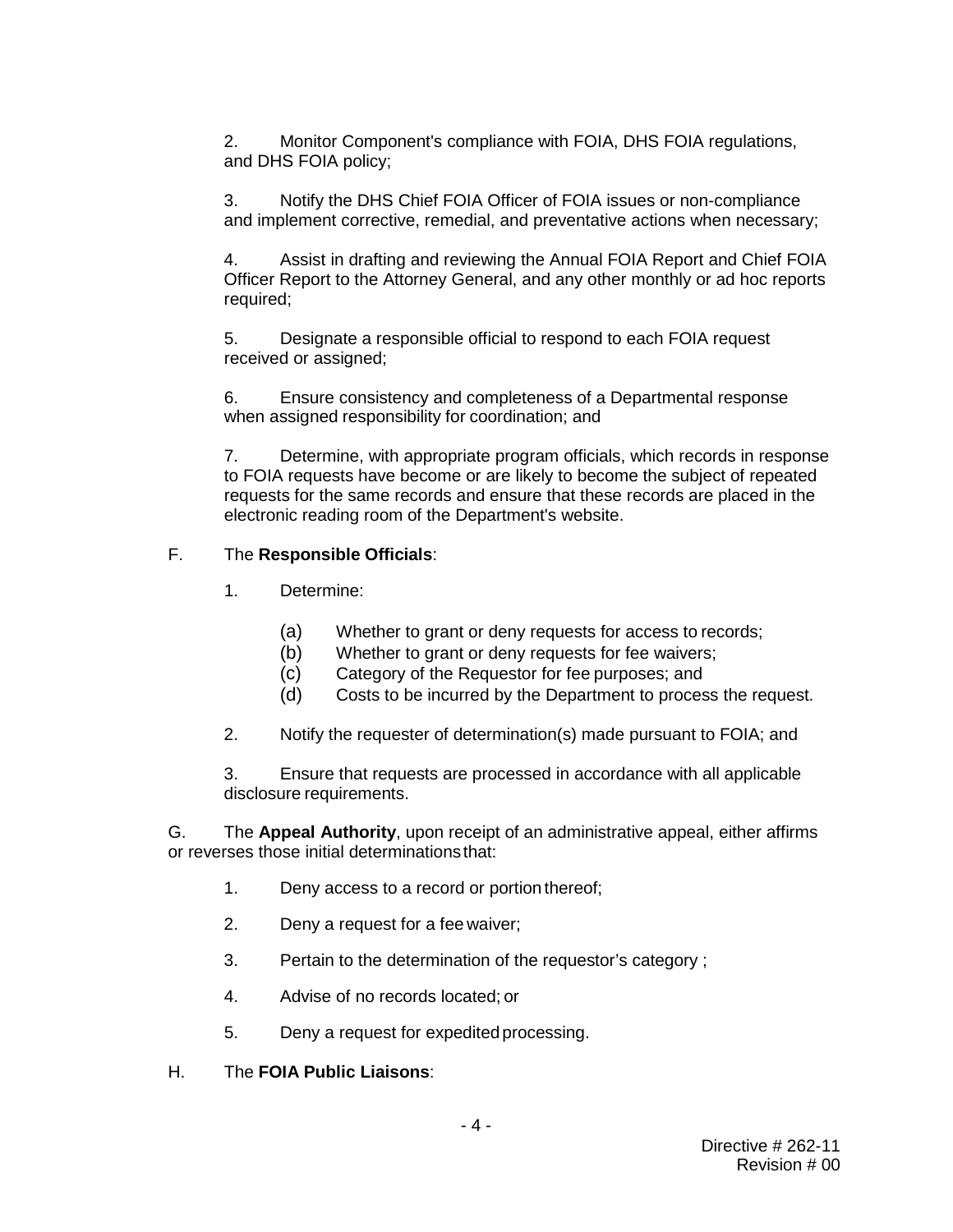1. Assist in reducing delays, increasing transparency and understanding of the status of requests;

2. Assist in the resolution of disputes that arise from the processing of FOIA requests;

3. Report to the Chief FOIA Officer the number of times the Public Liaison engaged in FOIA dispute resolution; and

4. Report to the Chief FOIA Officer the number of times the Public Liaison engaged in FOIA dispute resolution with the assistance of the Office of Government Information Services.

### **VI. Policy & Procedures**

A. **Policy**: It is the policy of DHS to implement the FOIA uniformly and consistently and to provide maximum allowable disclosure of agency records upon request by any individual.

B. **Procedures**: Upon receipt of a request satisfying the requirements of the FOIA, records are disclosed unless they are protected by one or more of the FOIA exemptions or exclusions and are not appropriate for discretionary disclosure. Requests are processed within the time limits defined by the FOIA. Individuals requesting information are informed of the right and procedure to seek administrative appeal and to seek judicial review of: 1) any partial or total denial of access to records; 2) a fee waiver denial; 3) a determination of the category of the requester for feepurposes; 4) a no-records determination; or 5) a denial of a request for expedited processing.

C. The FOIA requires that, except in "unusual circumstances" as specified in the Act, agency initial decisions on whether to grant or deny access to records must be made within 20 working days of receiving the request and the requestor so notified. A requestor may administratively appeal an agency's adverse initial determination and may seek judicial review if not satisfied with the agency's final decision. If a court determines that agency personnel have acted arbitrarily or capriciously in withholding records, disciplinary action against the employee primarily responsible may be warranted.

## **VII. Questions**

Any questions or concerns regarding this directive should be addressed to theDeputy Chief FOIA Officer.

Chip Fulghum Acting Under Secretary for Management